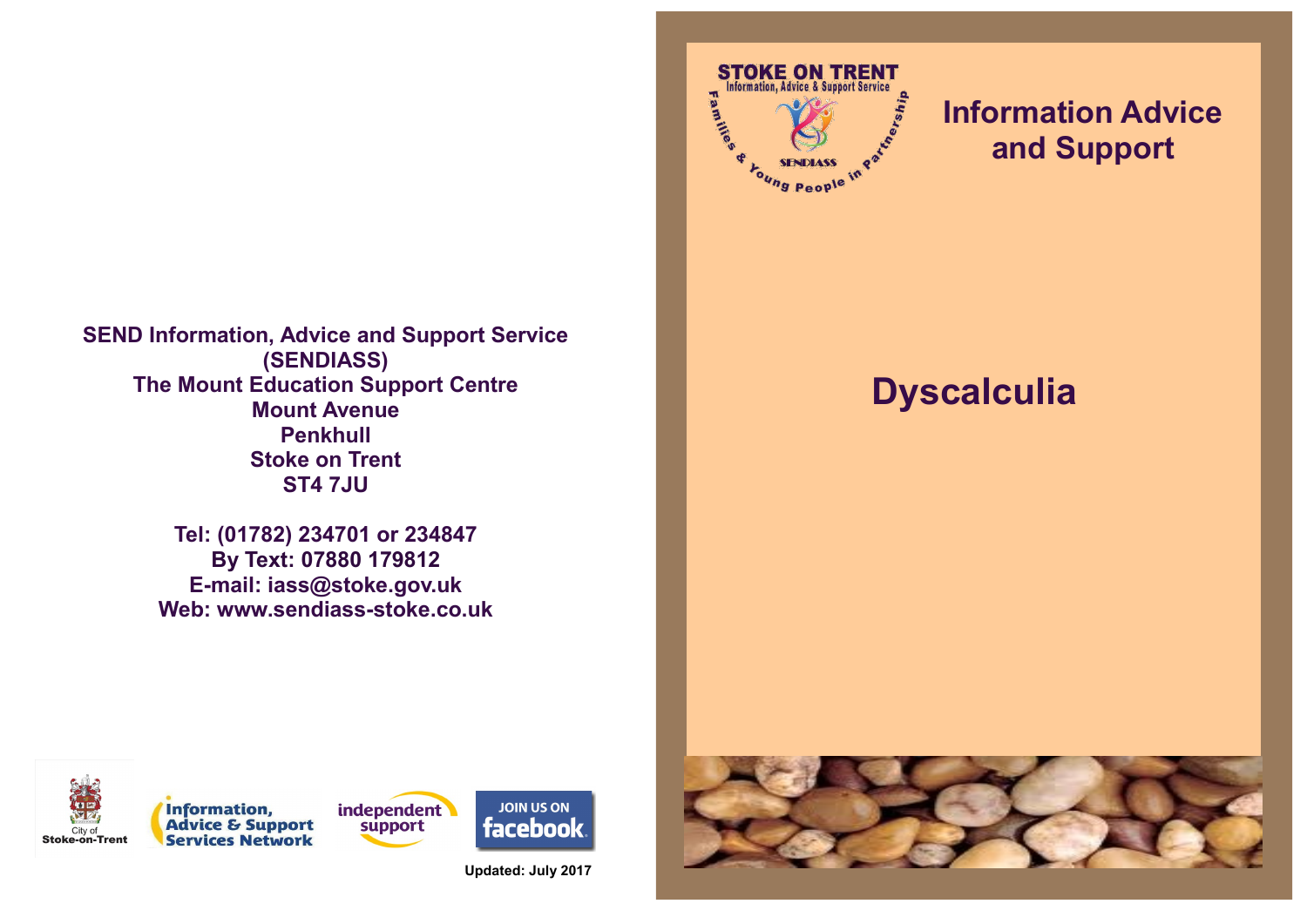## **What is Dyscalculia?**

Dyscalculia is a brain-based condition that makes it hard to make sense of numbers and math concepts. Some kids with dyscalculia can't grasp basic number concepts. They work hard to learn and memorize basic number facts. They may know *what* to do in maths class but don't understand *why* they're doing it. In other words, they miss the logic behind it.

Other kids understand the logic behind the maths but aren't sure how and when to apply their knowledge to solving problems.

Dyscalculia goes by many names. Some public schools refer to it as a "mathematics learning disability." Doctors sometimes call it a "mathematics disorder." Many kids and parents call it "maths dyslexia."

Your child's struggle with maths can be confusing, especially if he's doing well in other subjects. This can lead to anxiety and low self-esteem. But parents have the power to change that equation.

There are many tools and strategies that can help with dyscalculia. The trick is finding the ones that work best for your child. Dyscalculia is a lifelong condition, but that doesn't mean your child can't be happy and successful.

## **Number Sense and Other Difficulties**

Dyscalculia can affect many different areas of maths learning and performance. Different kids have different challenges.

The most common problem is with "number sense." This is an intuitive understanding of how numbers work, and how to compare and estimate quantities on a number line. Most researchers agree that number sense is at the core of math learning. If kids don't understand the basics about how numbers work, learning maths and using it every day can be very frustrating.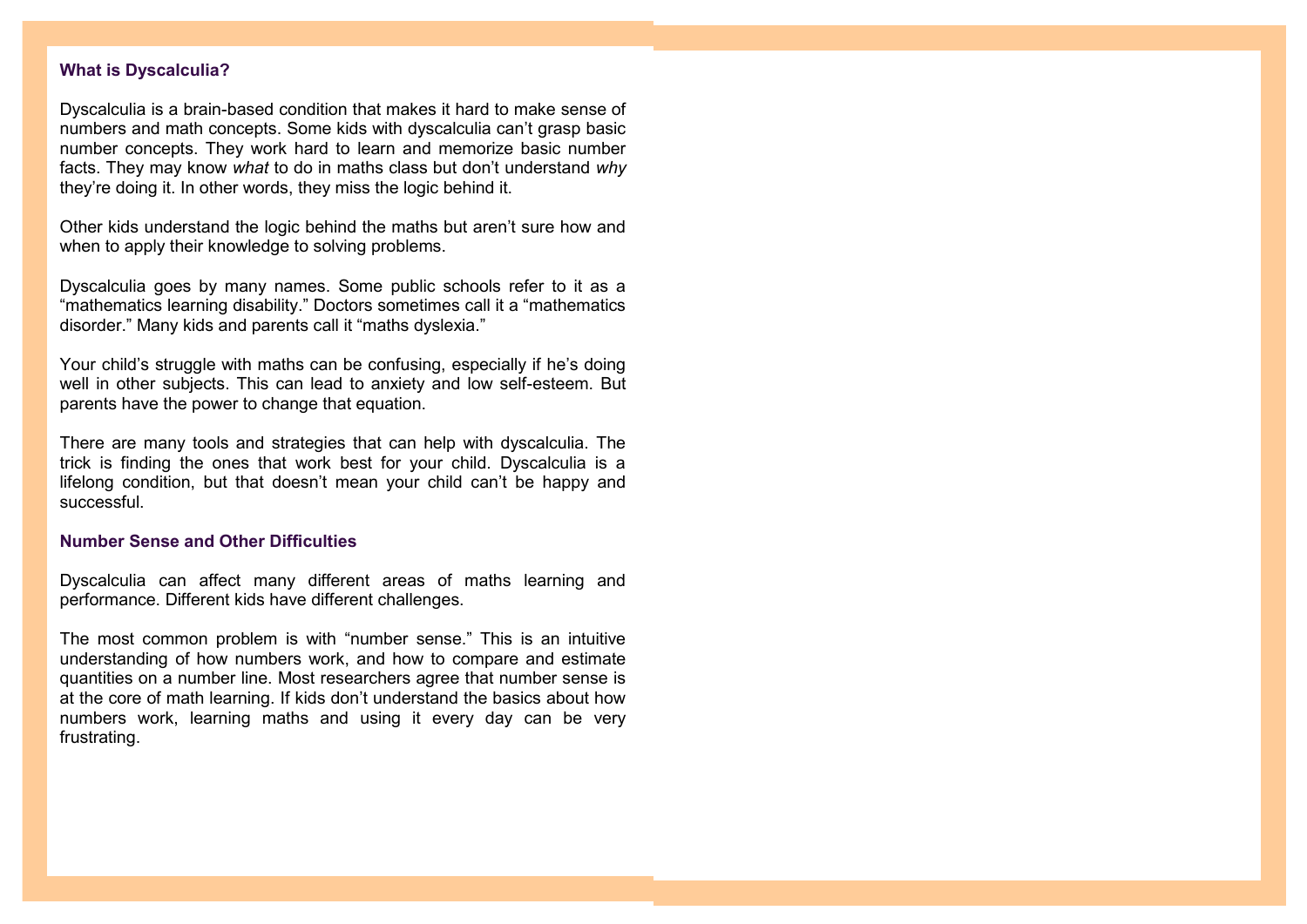Dyscalculia is now a recognised type of specific learning difficulty, although less is known about it compared with dyslexia.

There is now substantial evidence showing that people experience a range of specific difficulties with the learning, retention and application of mathematical skills and related reasoning abilities. It would appear that dyslexia and dyscalculia can be co-occurring conditions, although each can exist without the other being present.

To assess for the presence of dyscalculia/maths difficulties it is important to investigate a range of underlying ability areas - such as working memory, language, visual reasoning, and information processing - to appraise a person's profile of strengths and weaknesses. Literacy and mathematical skills also need to be assessed jointly to make judgements about the extent and severity of a person's difficulties. It is always important not to pre-judge the nature of a person's apparent learning difficulties and so the assessment framework needs to be dynamic and enquiring in style.

There is a considerable body of research to indicate that children, young people and adults with dyscalculia/maths difficulties can respond positively to well-organised teaching inputs from suitably qualified and experienced teachers. These inputs often don't have to be extremely specialised and sometimes it is difficult to distinguish 'dyscalculia' from the sorts of common mathematical difficulties that everyone experiences from time to time in their learning. This is particularly true for young children within KS1 and KS2. What is important is that a person's particular weaknesses and strengths are identified and that an individual programme of support is carefully designed, implemented and monitored over time by a skilled teacher.

A number of Dyslexia Action's Learning Centres can provide high-quality teaching to support those with maths difficulties. We also offer a range of dyslexia assessments. A full diagnostic assessment, carried out by a specialist assessor will identify strengths and areas that require support.